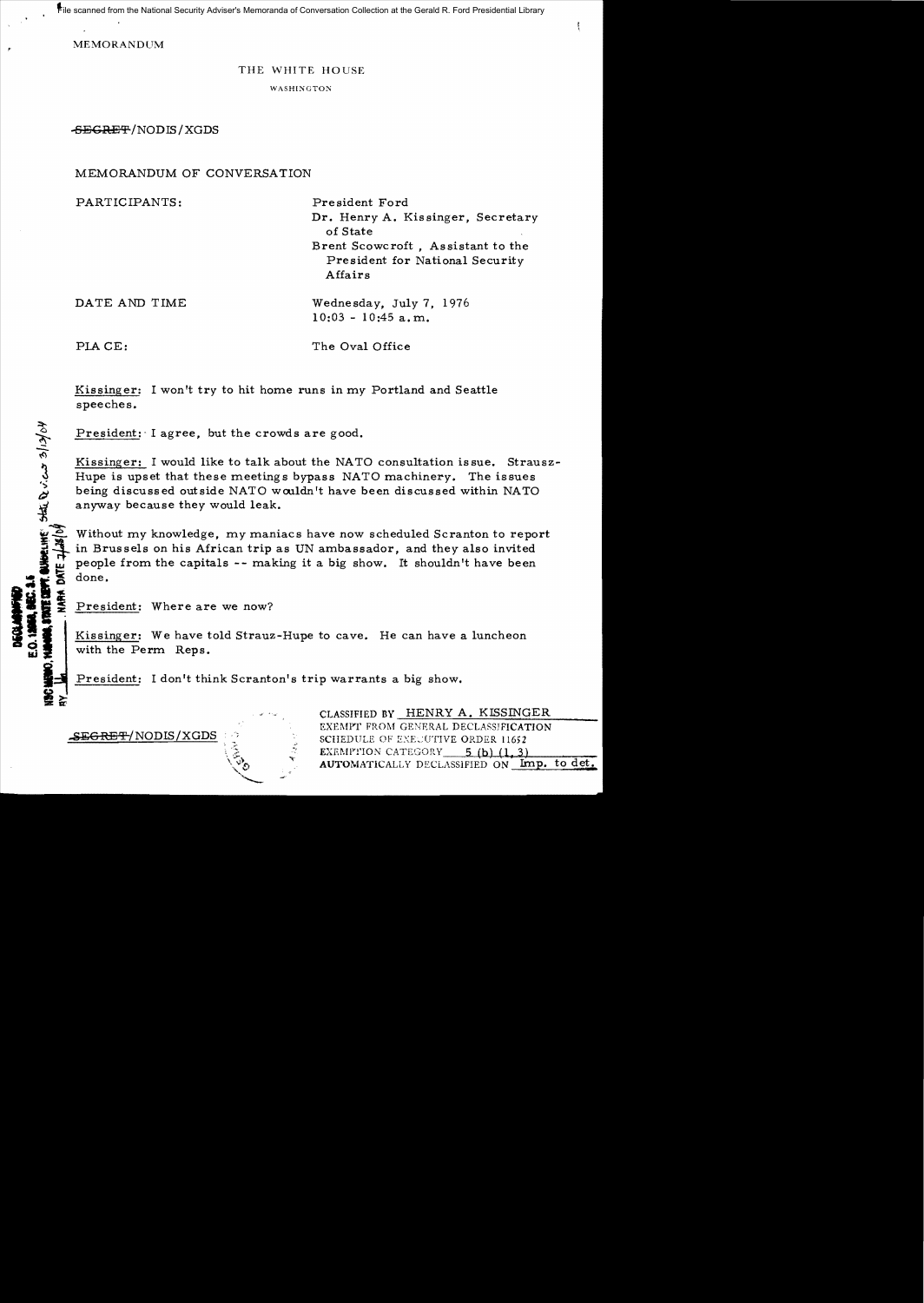## $SEGREF/NODIS/XGDS$  -2-

Kissinger: Actually, our relations with NATO have never been better. I think we should have an NSC meeting to cover a number of things. You should lay down the law -- we won't drive the French into the Alliance by being tough **--** quite the opposite. Carter will try it, but it won't work.

Dobrynin asked us whether we wanted a SALT Agreement. He said we could do it on the basis of the January proposals. I don't think you need to do anything before the Convention but it will necessitate some blood spilling. I think there is no chance on the basis of the last proposal -- although Ikle thinks we could if it was pushed harder.

President: I want a SALT Agreement.

Scowcroft: I am afraid that if we wait until after the Convention it will look purely political.

President: Let me look at the two basic options over the weekend.

Kissinger: On the Israeli raid in Uganda. We will propose a UN Security Council resolution condemning terrorism. The Africans will propose one condemning Israel. We will ha ve to *veto.* 

President: We must *veto.* But wouldn't we be better off not offering ours and just vetoing theirs? Then we don't veto half of a good resolution.

Kissinger: Let me check with Scranton on that.

President: Are the Saudis going to make a deal with Jordan?

Kissinger: I think it will work out.

[There is discus sion of Lebanon]

Kissinger: It's going well although we could take some flak for not being politically more active. But why call for a round table discussion since it wouldn't work?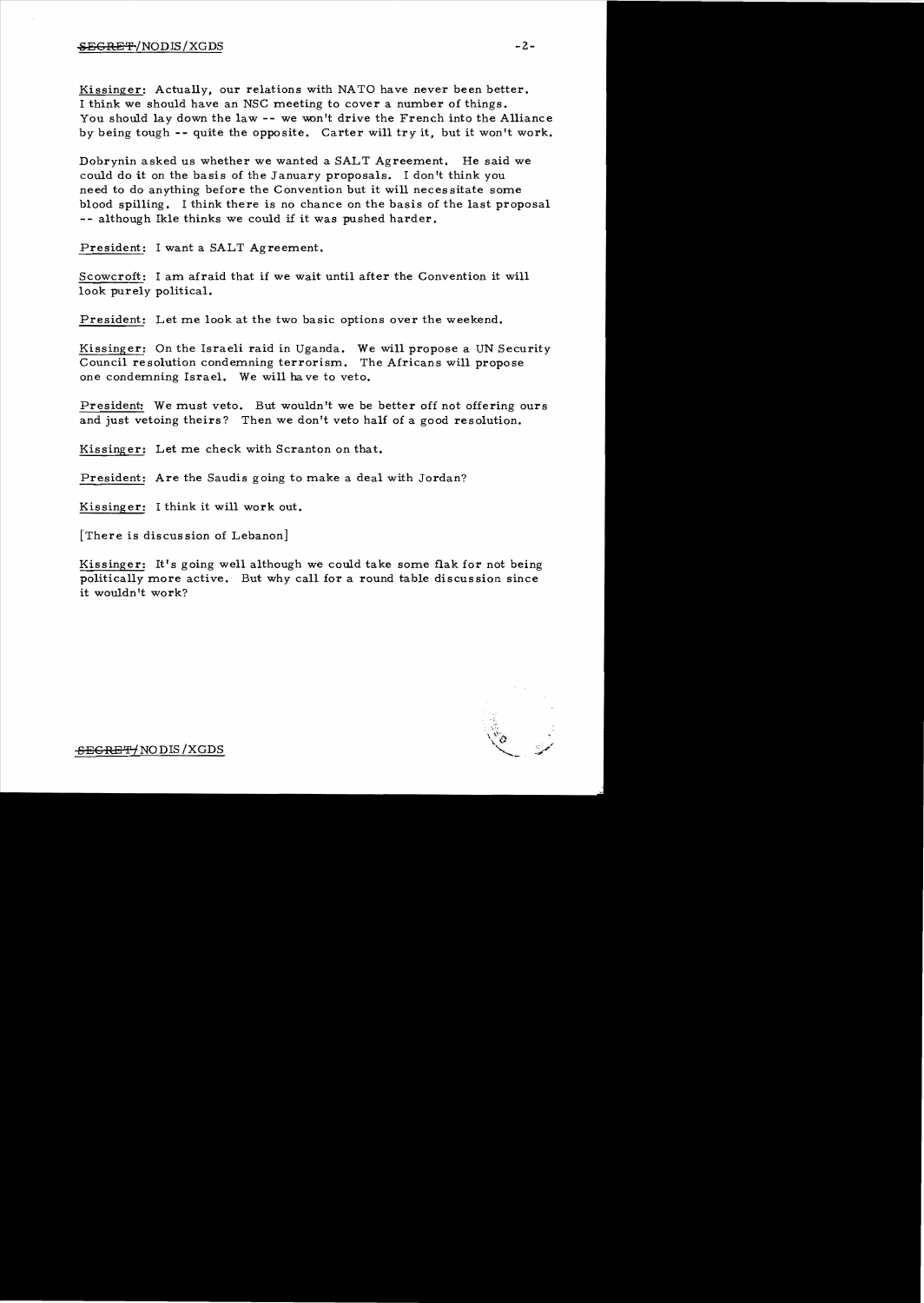Letter to prevent of I spear butted  $P$  ale  $S$ - $H$  early. Backfire errolenation.  $\frac{1}{2}$  $5447(976)$ KP I would try to hit home sen in my Postdard & Seattle speeches. P dagree, but the crowns are good. K I served like talk and a Nato consultation The exame descovered ontails Need over 100% have been des insel cepin Naturan may Scranton & cypation his ting as UM anosh, and Chan algo cermited people from a capitales - involving P commande un comme.<br>K We have told 5 - H to comme came. He wanted have homburned c Perron Regg. P. I don't trink Scraptor's try encorrants a big show. of action why are ellations of Notes have work hem botto, I think are should have an NSC muting to enso a # of things, gon should lay down a lawren won't chink in where when we lingtomph - quite ypoint. Caster with Dety central use cularter un montril a Salt agisment. Sind we comed too lost a train J fame proposats. I dont think you weld es <u>some birsel spirling. I think that we church</u> or bries flast proposai - The The thirts we could P & wont a Salt agreement. 5 dean if me moit à spon imperitive. It will Phot me lork et c 2 maie eptions our  $\overline{\mathcal{X}}$  . E.O. 12058, SEC. 3.5<br>NSC MEMO, 11/24/98, STATE DEPT. GUIDELINES State levices 3/13/04<br>BY NARA DATE 1/28/04  $\begin{pmatrix} 1 & 1 \\ 1 & 1 \end{pmatrix}$